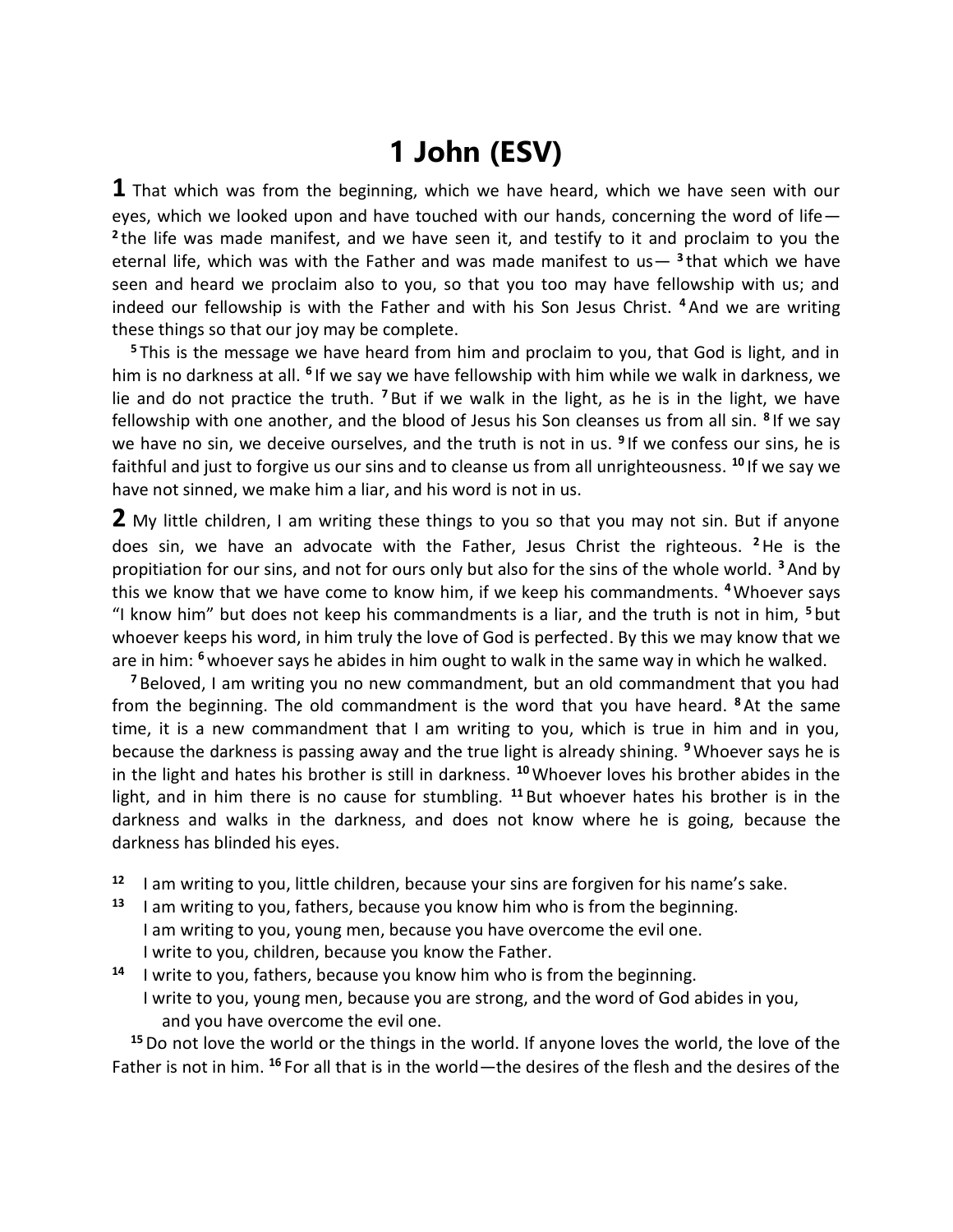eyes and pride of life—is not from the Father but is from the world. **<sup>17</sup>** And the world is passing away along with its desires, but whoever does the will of God abides forever.

**<sup>18</sup>** Children, it is the last hour, and as you have heard that antichrist is coming, so now many antichrists have come. Therefore we know that it is the last hour. **<sup>19</sup>** They went out from us, but they were not of us; for if they had been of us, they would have continued with us. But they went out, that it might become plain that they all are not of us. **<sup>20</sup>** But you have been anointed by the Holy One, and you all have knowledge. **<sup>21</sup>** I write to you, not because you do not know the truth, but because you know it, and because no lie is of the truth. **<sup>22</sup>**Who is the liar but he who denies that Jesus is the Christ? This is the antichrist, he who denies the Father and the Son. **<sup>23</sup>**No one who denies the Son has the Father. Whoever confesses the Son has the Father also. **<sup>24</sup>** Let what you heard from the beginning abide in you. If what you heard from the beginning abides in you, then you too will abide in the Son and in the Father. **<sup>25</sup>** And this is the promise that he made to us—eternal life.

**<sup>26</sup>** I write these things to you about those who are trying to deceive you. **<sup>27</sup>** But the anointing that you received from him abides in you, and you have no need that anyone should teach you. But as his anointing teaches you about everything, and is true, and is no lie—just as it has taught you, abide in him.

**<sup>28</sup>** And now, little children, abide in him, so that when he appears we may have confidence and not shrink from him in shame at his coming. **<sup>29</sup>** If you know that he is righteous, you may be sure that everyone who practices righteousness has been born of him.

**3** See what kind of love the Father has given to us, that we should be called children of God; and so we are. The reason why the world does not know us is that it did not know him. **<sup>2</sup>** Beloved, we are God's children now, and what we will be has not yet appeared; but we know that when he appears we shall be like him, because we shall see him as he is. **<sup>3</sup>** And everyone who thus hopes in him purifies himself as he is pure.

**<sup>4</sup>** Everyone who makes a practice of sinning also practices lawlessness; sin is lawlessness. **<sup>5</sup>** You know that he appeared in order to take away sins, and in him there is no sin. **<sup>6</sup>**No one who abides in him keeps on sinning; no one who keeps on sinning has either seen him or known him. **<sup>7</sup>** Little children, let no one deceive you. Whoever practices righteousness is righteous, as he is righteous. **<sup>8</sup>**Whoever makes a practice of sinning is of the devil, for the devil has been sinning from the beginning. The reason the Son of God appeared was to destroy the works of the devil. **<sup>9</sup>**No one born of God makes a practice of sinning, for God's seed abides in him; and he cannot keep on sinning, because he has been born of God. **<sup>10</sup>** By this it is evident who are the children of God, and who are the children of the devil: whoever does not practice righteousness is not of God, nor is the one who does not love his brother.

**<sup>11</sup>** For this is the message that you have heard from the beginning, that we should love one another. **<sup>12</sup>**We should not be like Cain, who was of the evil one and murdered his brother. And why did he murder him? Because his own deeds were evil and his brother's righteous. **<sup>13</sup>**Do not be surprised, brothers, that the world hates you. **<sup>14</sup>**We know that we have passed out of death into life, because we love the brothers. Whoever does not love abides in death. **<sup>15</sup>** Everyone who hates his brother is a murderer, and you know that no murderer has eternal life abiding in him.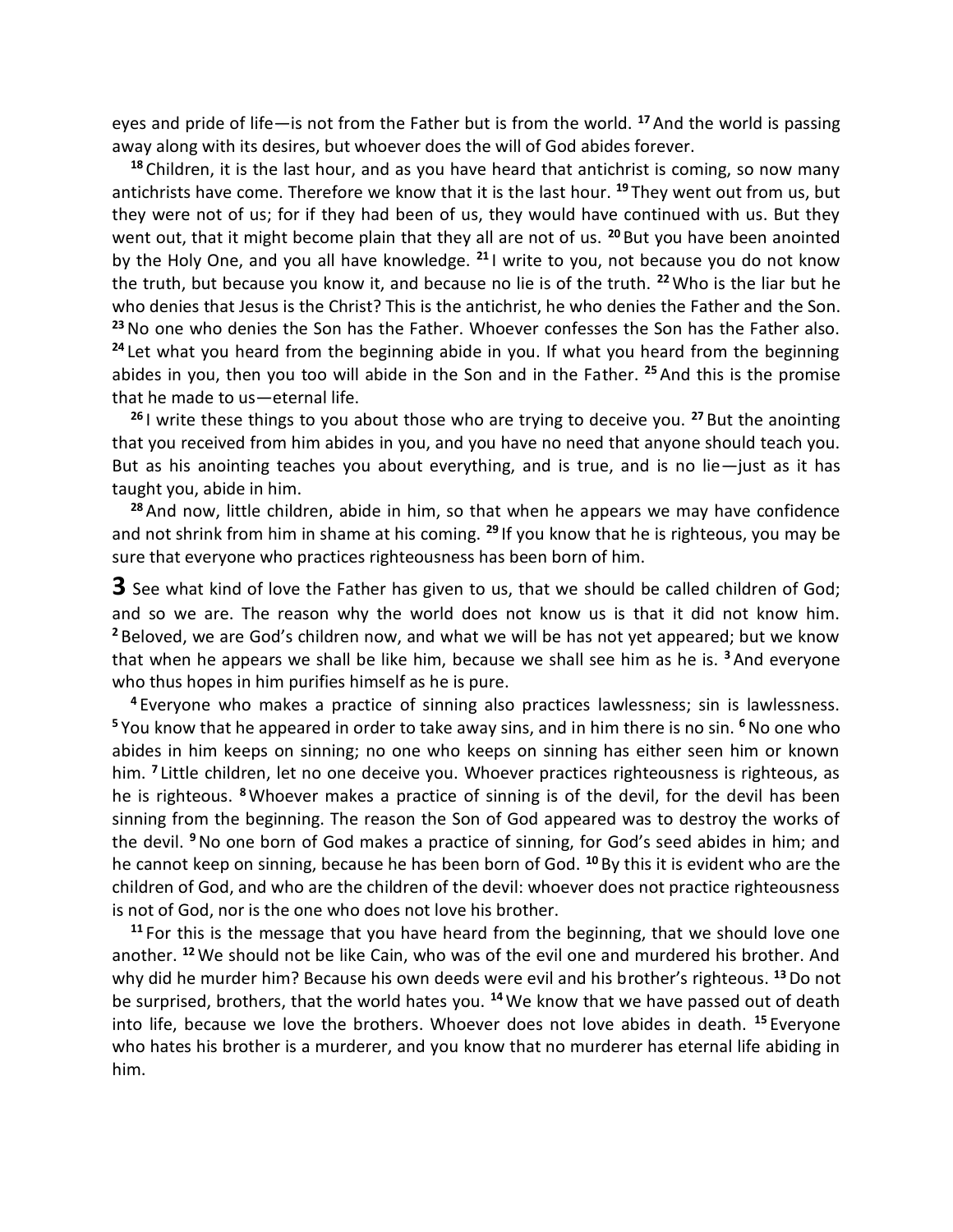**<sup>16</sup>** By this we know love, that he laid down his life for us, and we ought to lay down our lives for the brothers. **<sup>17</sup>** But if anyone has the world's goods and sees his brother in need, yet closes his heart against him, how does God's love abide in him? **<sup>18</sup>** Little children, let us not love in word or talk but in deed and in truth.

**<sup>19</sup>** By this we shall know that we are of the truth and reassure our heart before him; **<sup>20</sup>** for whenever our heart condemns us, God is greater than our heart, and he knows everything. **<sup>21</sup>** Beloved, if our heart does not condemn us, we have confidence before God; **<sup>22</sup>** and whatever we ask we receive from him, because we keep his commandments and do what pleases him. **<sup>23</sup>** And this is his commandment, that we believe in the name of his Son Jesus Christ and love one another, just as he has commanded us. **<sup>24</sup>**Whoever keeps his commandments abides in God, and God in him. And by this we know that he abides in us, by the Spirit whom he has given us.

**4** Beloved, do not believe every spirit, but test the spirits to see whether they are from God, for many false prophets have gone out into the world. **<sup>2</sup>** By this you know the Spirit of God: every spirit that confesses that Jesus Christ has come in the flesh is from God, **<sup>3</sup>** and every spirit that does not confess Jesus is not from God. This is the spirit of the antichrist, which you heard was coming and now is in the world already. **<sup>4</sup>** Little children, you are from God and have overcome them, for he who is in you is greater than he who is in the world. **<sup>5</sup>** They are from the world; therefore they speak from the world, and the world listens to them. **<sup>6</sup>**We are from God. Whoever knows God listens to us; whoever is not from God does not listen to us. By this we know the Spirit of truth and the spirit of error.

**<sup>7</sup>** Beloved, let us love one another, for love is from God, and whoever loves has been born of God and knows God. **<sup>8</sup>** Anyone who does not love does not know God, because God is love. **<sup>9</sup>** In this the love of God was made manifest among us, that God sent his only Son into the world, so that we might live through him. **<sup>10</sup>** In this is love, not that we have loved God but that he loved us and sent his Son to be the propitiation for our sins. **<sup>11</sup>** Beloved, if God so loved us, we also ought to love one another. **<sup>12</sup>**No one has ever seen God; if we love one another, God abides in us and his love is perfected in us.

**<sup>13</sup>** By this we know that we abide in him and he in us, because he has given us of his Spirit. **<sup>14</sup>** And we have seen and testify that the Father has sent his Son to be the Savior of the world. **<sup>15</sup>**Whoever confesses that Jesus is the Son of God, God abides in him, and he in God. **<sup>16</sup>** So we have come to know and to believe the love that God has for us. God is love, and whoever abides in love abides in God, and God abides in him. **<sup>17</sup>** By this is love perfected with us, so that we may have confidence for the day of judgment, because as he is so also are we in this world. **<sup>18</sup>** There is no fear in love, but perfect love casts out fear. For fear has to do with punishment, and whoever fears has not been perfected in love. **<sup>19</sup>**We love because he first loved us. **<sup>20</sup>** If anyone says, "I love God," and hates his brother, he is a liar; for he who does not love his brother whom he has seen cannot love God whom he has not seen. **<sup>21</sup>** And this commandment we have from him: whoever loves God must also love his brother.

**5** Everyone who believes that Jesus is the Christ has been born of God, and everyone who loves the Father loves whoever has been born of him. **<sup>2</sup>** By this we know that we love the children of God, when we love God and obey his commandments. **<sup>3</sup>** For this is the love of God, that we keep his commandments. And his commandments are not burdensome. **<sup>4</sup>** For everyone